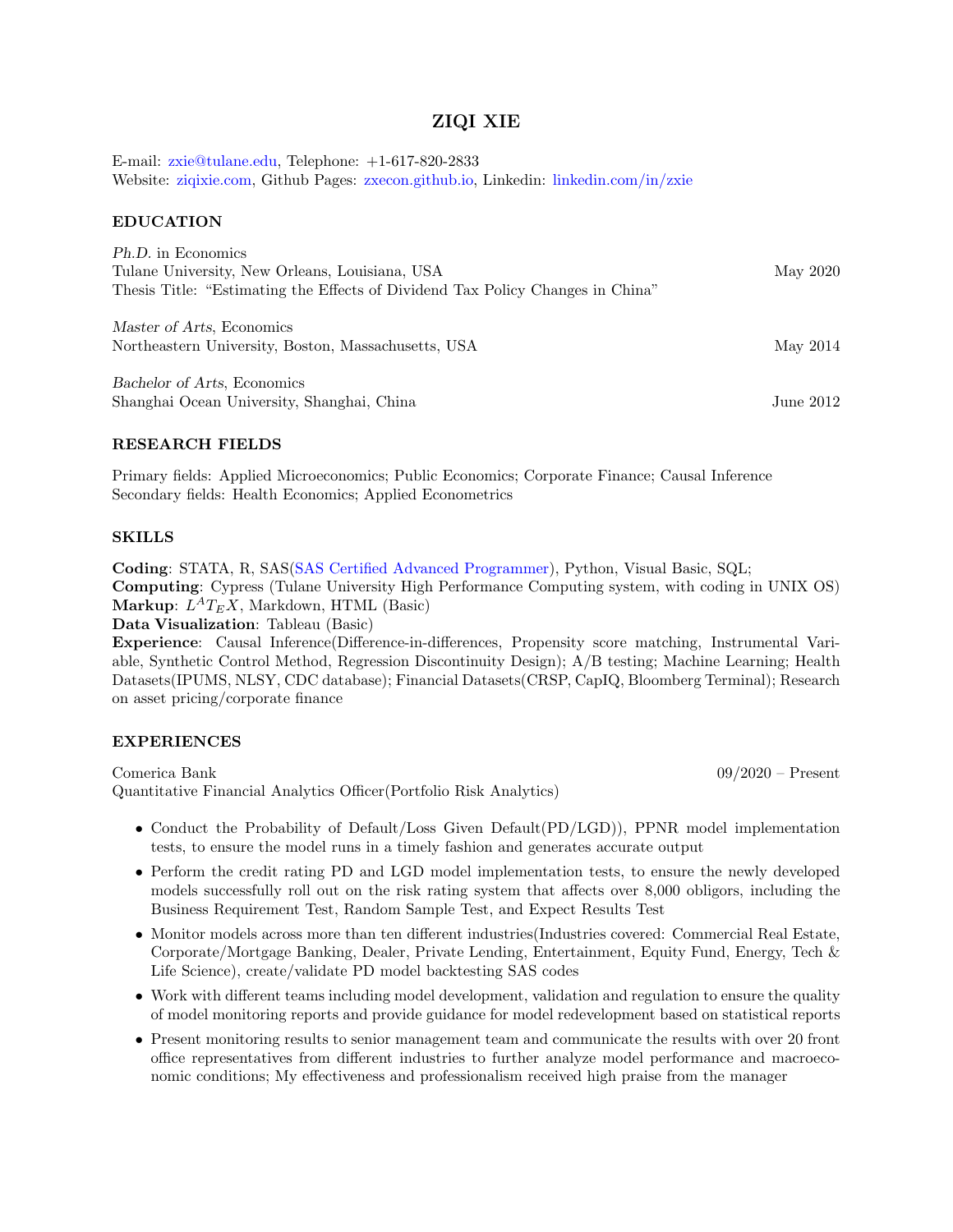Social Impact Committee Chair (Comerica Asian and Pacific Islander Employee Resources Group)

- Initiate the national campaign along with the executive team of the group to raise the awareness of racial equality, especially for Asian and Pacific Islander
- Connect with the largest food bank in the Dallas-Fort Worth area as well as the Asian food bank initiative(raised over 40,000 USD and prepared 20,000 meals over the past few months)to organize virtual/in-person volunteer events to help stop hunger in local communities
- Organize virtual presentations and invited guest speakers from asian museum and universities to discuss asian history in the U.S. as well as asian representation in cinema as part of the Asian-American and Pacific Islander Heritage Month

#### Tulane University 07/2015 – 09/2020

Adjunct Assistant Professor/ Research&Teaching Assistant

- Conducted five years of independent research with statistical/econometric model building and data analysis, which covers a variety of topics including public policy, corporate finance, and health economics; Results were presented at national level meetings including American Economic Association, National Tax Association, etc.
- Provided research assistance using R, Stata, Python, Excel
- Taught Stata and R for undergraduate(with class size over 200 students)/Master's/Ph.D. students

Head of Technology and Innovation Center

Shanghai Ocean University 09/2010 – 07/2011(Interim 09/2009-07/2020)

- Led a team of 12 to help students secure research funding for innovation projects (CNY 50,000 for 10) projects per year)
- Organized fundraising campaign to support academic studies conducted by undergraduate and master students; Oversighted all current in-progress projects (30-40 per year) and submitted mid-year review given projects' performance
- Conducted survey study to analyze the distribution of fund applications/acceptance rate across majors and grades; Used results to promote targeted fund advertisement

### WORKING PAPERS

### Did dividend tax policy changes increase Chinese financial market stability?

Abstract: The dividend tax rate has dropped dramatically (20% to 0%) for long-term investors (those holding stock for over one year) in China since 2005. However, after changing to a differentiated tax system for short-term investors, the rate has remained at 20%. These policies aimed to encourage long-term investment, and increase stock market stability. Previous studies have focused primarily on dividend payout policy changes. However, whether these policies affected the stability of the Chinese financial market remains an open question. I used a difference-in-differences model to examine the impact of the 2005 policy change on stock turnover rates and trading volumes. Furthermore, to mitigate the concern that firms' characteristics may affect distribution decisions, I used a variety of matching methods (One-to-One Matching, k-Nearest-Neighbor, Radius, Kernel, Local Linear , and Mahalanobis Distance Matching ) to reconstruct control and treatment groups, to improve estimate accuracy. I found that, following the 2005 policy change, lowering dividend tax decreased trading volumes by 11.7%, and the turnover rates fell by over 18%. However, when I extended this analysis to the 2012 dividend tax policy change, I found that the differentiated dividend tax had almost contrary effects. The results also indicated that firms with a higher percentage of shares owned by top executives, or the government, have experienced stronger effects in lowering turnover rates and trading volumes.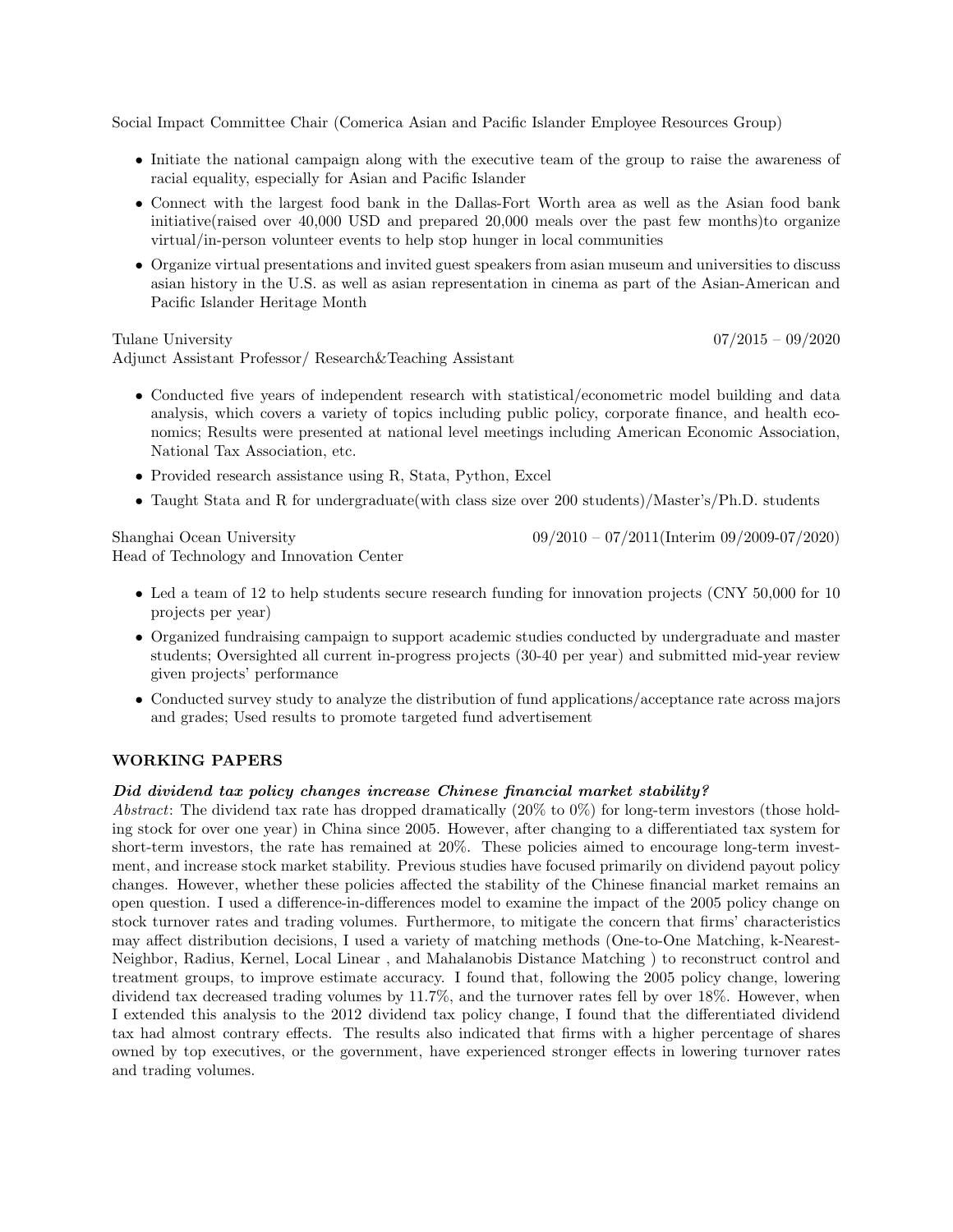• Presented at 2020 Shanghai Ocean University 4th Young Scholar Forum; 2019 Chinese Economists Society North America Conference, Lawrence, Kansas; 2018 National Tax Association Annual Meeting, New Orleans, Lousiana

# Impact of health on education and employment: evidence from the NLSY97(with Daniela Rivero Bryant, Lu Yao, Under Review)

Abstract: The interrelationship between health, education, employment and income has been widely studied. In this paper, we studied the relationship between self-reported health status, educational attainment, and employment stability. By utilizing the National Longitudinal Survey of Youth 1997 (NLYS97) and implementing OLS, Logit and Hazard models (survival analysis), we found that the impact of health status on dropout rates is strong and negative for black men, and that higher cognitive ability, parental education, and good health, are correlated with positive outcomes in educational attainment and employment stability.

# How did value-added tax policy affect firms' performance?

Abstract: CChina reformed the value-added tax (VAT) system in the northeast region provinces (Northeast Industrial Base) in 2004, a reform that removed fixed asset investment from the VAT base. This reform can be seen as a quasi-experiment for firms located in the northeast region. By using data from listed firms, this paper explores the effects of this policy change on firms? fixed asset investments and profit, by implementing a difference-in-differences model. The firms located in the northeast region after 2004 serve as the treatment group. The control group was constructed using firms with similar industry structure located in the Jing-Jin-Ji and Jiang-Zhe-Hu Industrial Bases. I found that the reform increased fixed asset investment and total profit by 9.31% and 2.37%, respectively. However, the effects are only positive and significant for firms in the transportation industry. Firms in the manufacturing industry suffered a 6.88% loss in profit following the reform.

### WORK IN PROGRESS

Child Tax Credit and the Well-Being of Children Dividend Tax Policy: Firms' Reaction and Heterogeneity Analysis Firms' Value and Shareholders' Wealth with the changing dividend tax policy Extreme weather and infants long-term outcomes- Evidence from the 1936 North America Heat Wave

# PUBLICATIONS AND PROCEEDINGS

[Estimating Effects of Dividend Tax Policy Changes in China](https://ntanet.org/conference/2019/03/111th-annual-conference-proceedings-2018/), National Tax Association, Proceedings of the  $111<sup>th</sup>$  Annual Conference on Taxation, 2018, New Orleans, LA (2019)

# TEACHING

| Tulane University (Teaching Assistant):               |                       |
|-------------------------------------------------------|-----------------------|
| ECON-7710, Ph.D. Econometrics III                     | Spring 2020           |
| ECON-3320, Urban Economics                            | Fall 2019             |
| ECON-3810, Labor Economics                            | Fall 2019             |
| ECON-3340, Government and the Economy                 | Fall 2019             |
| ECON-4540 & ECON-6540, Public Finance & Public Policy | Fall 2019             |
| ECON-1020, Intro to Macroeconomics                    | Sping $2019$          |
| ECON-4230 $&$ ECON-6230, Econometrics                 | Fall 2018             |
| ECON-3230, Intro to Econometrics (Stata Lab)          | Spring 2018           |
| ECON-1010, Intro to Microeconomics                    | Fall 2016/Spring 2107 |
|                                                       |                       |

# SELECTED HONORS AND AWARDS

| *Laura Bassi Scholarship Partial Award           | 2019 |
|--------------------------------------------------|------|
| Tulane SLA Summer Merit Dissertation Scholarship | 2019 |